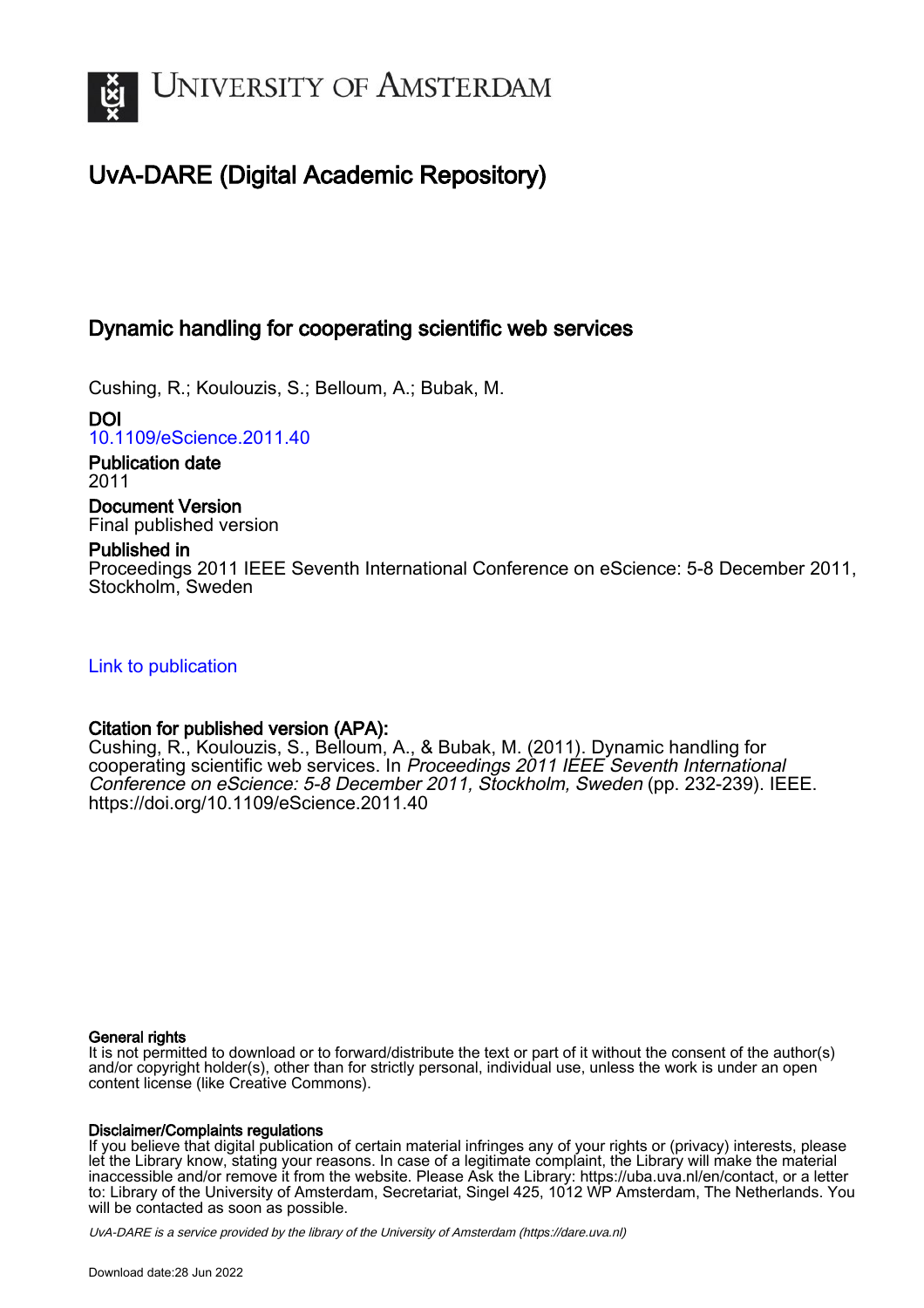## Dynamic Handling for Cooperating Scientific Web Services

Reginald Cushing<sup>∗</sup> , Spiros Koulouzis<sup>∗</sup> , Adam Belloum<sup>∗</sup> , Marian Bubak∗† <sup>∗</sup>*University of Amsterdam, Institute for Informatics, Amsterdam* †*AGH University of Science and Technology, Department of Computer Science, Krakow´*

*Abstract*—Many e-Science applications are increasingly relying on orchestrating workflows of static web services. The static nature of these web services means that workflow management systems have no control over the underlying mechanics of such services. This lack of control manifests itself as a problem when optimizing workflow execution since techniques such as data-locality aware deployment and serviceto-service communication are very difficult to achieve. In this paper we propose a novel approach for mobilizing scientific web services onto common distributed resources and as such enable back-to-back communication between cooperating web services, autonomous web service scaling through fuzzy control and autonomous web service workflow orchestration.

*Keywords*-services; workflows; auto; scaling; autonomous; orchestration; communication; fuzzy

#### I. INTRODUCTION

E-Science applications are increasingly becoming datacentric and service oriented in nature. The huge volumes of scientific data being produced creates extraordinary challenges for data processing. Current scientific web services are not adequately equipped to deal with this data processing influx. Web services lack the mobility and dynamics to move closer to data sources, direct data communication between services and replication to process data at faster rates. The static nature of current web services also inhibits the use of distributed resources such as grids.

The common approach for utilizing scientific web services is through high-level systems such as Scientific Workflow Management Systems (SWMSs). These systems rely on catalogs such as BioCatalogue [1] for searching and referencing static web services to compose workflows. Typical SWMSs orchestrate web services by iteratively invoking the static services and handling the data transport between services. With complex workflows consisting of many services, the central coordination of huge data just does not scale.

Many web service based e-Science applications can, thus, benefit from an architecture whereby cooperating services can be mobilized, and dynamically scaled. The goals of the proposed framework are: (1) mobilize web services so that they can be deployed anywhere on-demand, (2) choreograph cooperating web services so that they can communicate back-to-back, (3) autonomously orchestrate web service workflows, (4) autonomously scale web services to meet high data load, (5) a non-intrusive approach for deploying current web services to new architectures.

This paper is organized as follows. Section III and IV introduce the architecture that tackle the goals set out above. Section V describes a bio-informatics sequence alignment application that drives the prototype system. This is followed by results from the execution profile of the application. In section II we give an overview of the related work in the area. Section VI discusses future work and concludes.

#### II. RELATED WORK

Circulate [2] is a web service choreographic and orchestration system which decentralizes web service choreography through a system of proxies which aids the web services to directly talk to each other without going through a central coordinator. Orchestration is still centralized and is only used to control the overall execution. In our system choreography and orchestration are purely decentralized and autonomously achieved by each web service container. Furthermore, communication is achieved through messaging which eliminates the need for proxies. Circulate does not implement any scaling mechanisms for dealing with excess load and neither provides a framework for mobile services.

DynaSched [3] provides a framework for dynamic WSRF service deployment on Grid resources. A central orchestration engine overlooks the whole workflow execution. A scheduler is responsible for deploying services into WScontainers. The WSRF services communicate with files over GridFTP or RFT servers. With dynamic deployment, DynaSched achieves service mobility. It is not clear if deployed services are able to communicate back-to-back over the file based approach. When compared to our approach, DynaSched lacks web service scaling, autonomous orchestration, and possibly back-to-back communication. Furthermore, DynaShed only manages WSRF services which could be a limitation for the system.

ServiceGlobe [4] only aims at dynamic web service deployment with replication and load balancing. ServiceGlobe differentiates between dynamic and static services. The latter being those services which can not be moved around due to some dependency. The architecture relies on a dispatcher which is described as a software-based layer 7 switch. The dispatcher balances the load on a set of replicated web services and can initiate replicas on-demand when the load increases. This system achieves service mobility and scaling although scaling is not based on data load prediction. Since it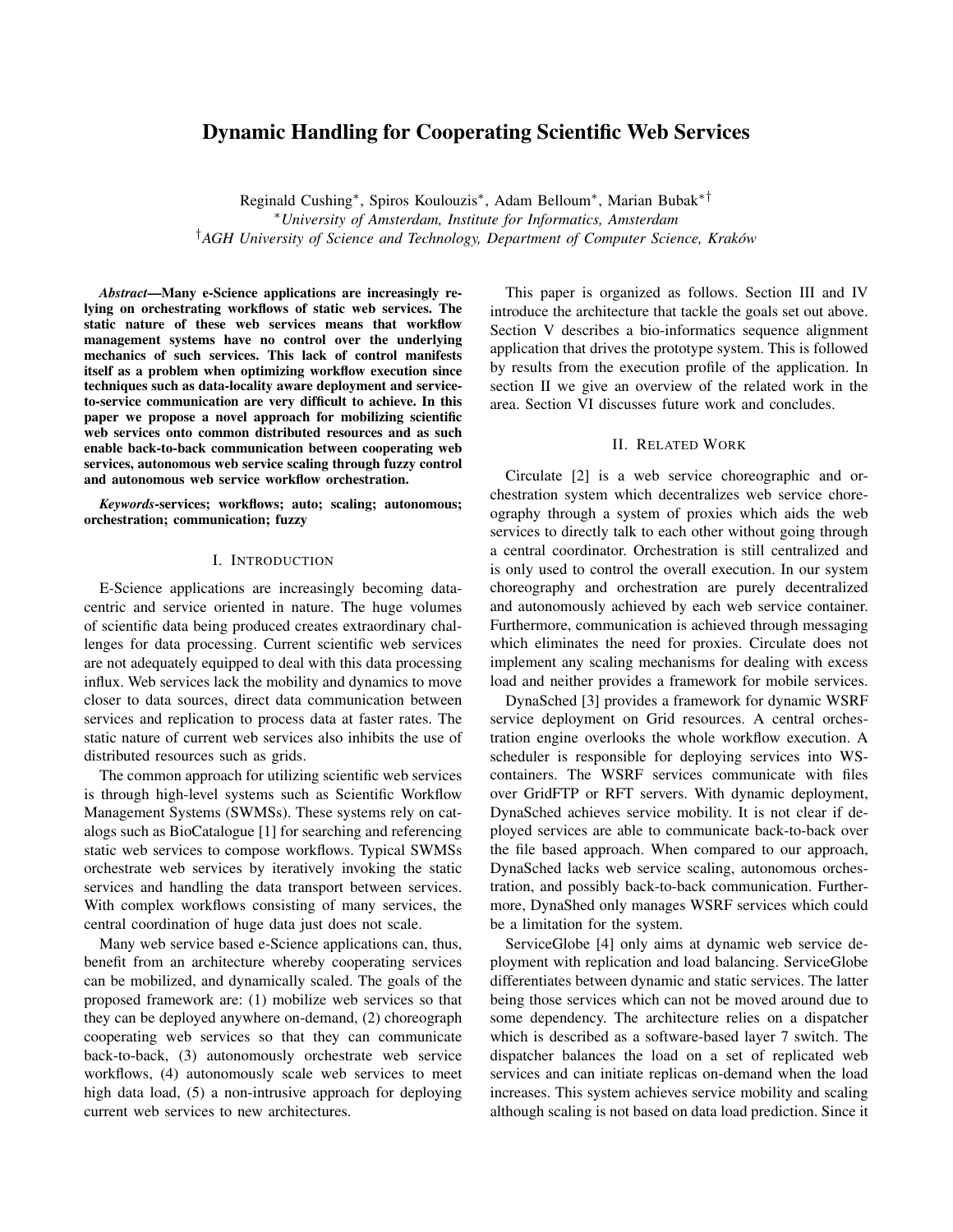not a intended for scientific workflows, it lacks web service back-to-back communication and orchestration.

Fuzzy logic has had wide spread use in controlling systems from hardware to software. Some recent works in the area of distributed computing and fuzzy logic include load balancing for a distributed service process engine [5]. In [6] fuzzy logic is used in master/slave application approach on MPI clusters to balance the work units among slaves. The main difference we notice is that our system is composed of multiple simultaneous fuzzy controllers (one for each web service) influencing each other with their outputs thus further adding to the complexity of the control space.

Most of the common workflow system within the scientific community such as Taverna [7], Triana [8], Kepler [9], Pegasus [10], WS-VLAM [11], [12] and GWES [13] focus on orchestrating service-based workflows by contacting statically located services and coordinating the communication between them. This technique involves data being passed through the central coordinator which can easily result in a bottleneck for large web service workflows. The reviewed SWMSs (Table I) do not have any provisions for supporting web service choreography and dynamic deployment. Our system does not intend to be another workflow system since it is not a full SWMS but a subsystem for dealing with dynamic handling of web services. The aim of our system is to extend current SWMSs to ameliorate their feature set with dynamic web service handling.

Table I O:MISSING X:SUPPORTED

|                     | Orchestration | Mobile | B <sub>2</sub> B Comm | Auto.Orch | Scaling |
|---------------------|---------------|--------|-----------------------|-----------|---------|
| Taverna             | X             |        |                       |           |         |
| Triana              | X             |        |                       |           |         |
| Kepler              | X             | Ω      | 0                     |           | O       |
| <b>GWES</b>         | X             | Ω      |                       |           | Ω       |
| Pegasus             | X             |        | Ω                     |           | Ω       |
| WS-VLAM             | X             | Ω      |                       |           | O       |
| Circulate           | X             | X      | Proxy                 |           | Ω       |
| <b>ServiceGlobe</b> | Ω             | X      |                       |           | X       |
| DaynaShed           | X             | X      |                       |           |         |

#### III. DESIGN CONSIDERATIONS AND ARCHITECTURE

Web services are passive program objects which are hosted in service containers such as Apache Axis2 [14]. Containers are responsible for managing the service lifecycle including starting, stopping and invoking methods. WSDL is a descriptive language that abstractly describes the operations a web service exposes without any knowledge of the underlying implementation. Web services are addressed through an End Point Reference (EPR) which is a locationbased addressing scheme using URLs. Common methods for invoking a web service are either using SOAP or REST. In this paper we only consider SOAP services, though the methods can be equally applied to REST services.

The above exposes the first two challenges for realizing our architecture. The EPR system of addressing a web service binds a service to a location using URLs. This hinders



Figure 1. Loosely coupled core modules revolving around the message broker. The Axis2 container is the actual entity that is submitted to resources. The server side components are the message broker, submission service and submitters.

the web service mobility since re-allocating a web service will change its URL. The passive mode of communication means that web services residing behind firewalls, as is the case with the majority of distributed shared resources, have no way of being accessed from outside the network as inbound connections are usually blocked.

Both these challenges are tackled using the same basic idea of messaging. For the communication problem, message queues allow containers to poll and pull SOAP invocation messages off a queue which itself is accessible outside the network. By systematically setting up different message queues for each deployable web service, the queue id becomes the service EPR. Queue ids replace URLs as EPRs and de-localize web services. De-localized services can migrate to different resource without clients being aware of it.

The pull communication model and the location-agnostic service addressing are the basic foundation for our architecture. With these two characteristics, services can be dynamically deployed anywhere on the Internet having at least outbound communication capabilities. Based on the same notion of message passing, the system is further capable of achieving web service back-to-back communication and elastic scaling.

The architecture depicted in Fig. 1 revolves around a message brokering system which loosely couples all other sub modules. The messaging system exposes two types of queues: data transport queues and workflow control queues. Control queues include: a global run-queue where services awaiting execution are queued, an events queue for gathering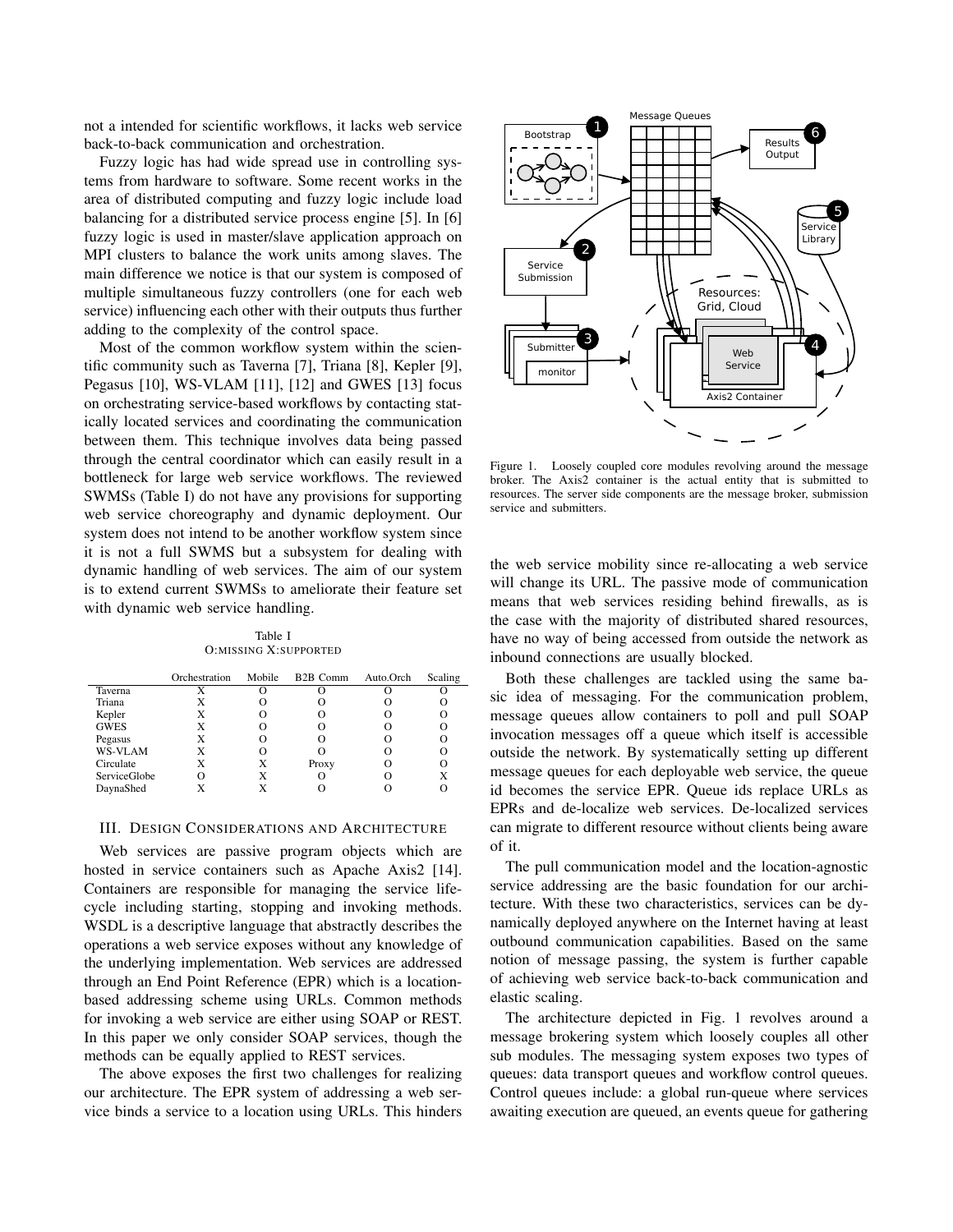events from running services and other queues for describing the workflow topology and send commands to web services.

Fig. 1 illustrates the steps in which a web service based workflow is orchestrated. In step 1, a workflow is bootstrapped. In bootstrapping, the first web service is put on the run queue and the web service connections are also made available on the messaging system. These connections allows web services to autonomously know to whom they are connected which in turn allows back-to-back communication. In step 2 the service submission picks up the bootstrapped service and submits it to one of the configured resource submitters step 3. Submitters abstract the actual resources and are responsible for monitoring the available free slots on the resources.

In step 4 a submitted service container lands on a worker node. The service container is initially void of a web service to host. The first step for the container is to check the message queue for any available web service to host. Runnable services are loaded from the service library step 5. The container then starts consuming SOAP messages from the designated queues on the messaging system and pushes them up to the web service.

Web service containers can deduce the neighboring workflow topology for the hosted services through control queues on the messaging system. This information is used by the container to transform SOAP output messages directly to input messages for connected web services. On the fly SOAP transformation allows web service back-to-back communication. The transformed SOAP messages are transported through the messaging system which unburdens the central SWMS from coordinating communication between services.

Web service orchestration is modeled on a dataflow approach. This model dictates that only those web services having input data to consume may become active. The advantages of such a model is that resources are not waisted by idling services. Furthermore, by combining dataflow models with messaging back-ends, communication between services is decoupled in time. This reduces the need for coallocating resource which have been shown to degrade a system due to increased run queue waiting times [15], [16].

#### *A. Technologies Used*

The central messaging system is the Apache ActiveMQ [17]. ActiveMQ is an enterprise messaging system with many features that can be used to tune the performance of the architecture. Noticeable features include; fail-over setup where web services can connect to different brokers in the event that one fails, and networks of brokers where messages travel from one broker to the next until they reach a consumer.

The web service container used in this architecture is the Apache Axis2 [14]. Axis2 is a lightweight extensible container suitable for submitting container-level jobs. The proposed architecture relies heavily on the modifications to the default Axis2 container. Although Axis2 supports both SOAP and REST services, we only tackled SOAP services in our implementation.

The web service library is a simple HTTP server where web service bundles are kept. For the rest of the architecture including bootstrapping, submission, and results client, Java was used as the programming language of choice.

IV. CONTAINER ARCHITECTURE



Figure 2. Modified Axis2 container including transport handlers for pulling messages, autonomous workflow enactor, fuzzy controlled scaling, message transformer, and a command handler

Most of the management routines reside inside the Axis2 container which executes alongside the web service on worker nodes. The modified Axis2 container transforms a traditional web service into a mobile object with smart orchestration and scaling mechanisms. Fig. 2 highlights the main components added to a standard Axis2 container. The customized transport handlers are the main entry and exit points for the web service. The workflow enactor component implements the autonomous orchestration (Section IV-B). The message transformer implements back-to-back communication (Section IV-A) and the fuzzy controller implements autonomous scaling (Section IV-C). The command handler consumes command messages from the control queues.

Fig. 3 illustrates the round trip path of events for a SOAP message through the container. On reception of a SOAP message the transport listener processes the message such as adding timestamp information and moves it up the to the Axis2 stack. The container unmarshals the SOAP message and invokes the web service method with the parameters extracted from the message. The container stack returns the SOAP response to the transport sender. The latter updates the message round trip time. Message round trip times are used by the service replication routine to deduce the load on the service. The message transformer transforms response messages to input SOAP messages for successor services. The workflow enactor checks if any successor services need to be initiated. Finally, the transport sender sends out the transformed messages or the default response message if no transformation took place to the designated queues. The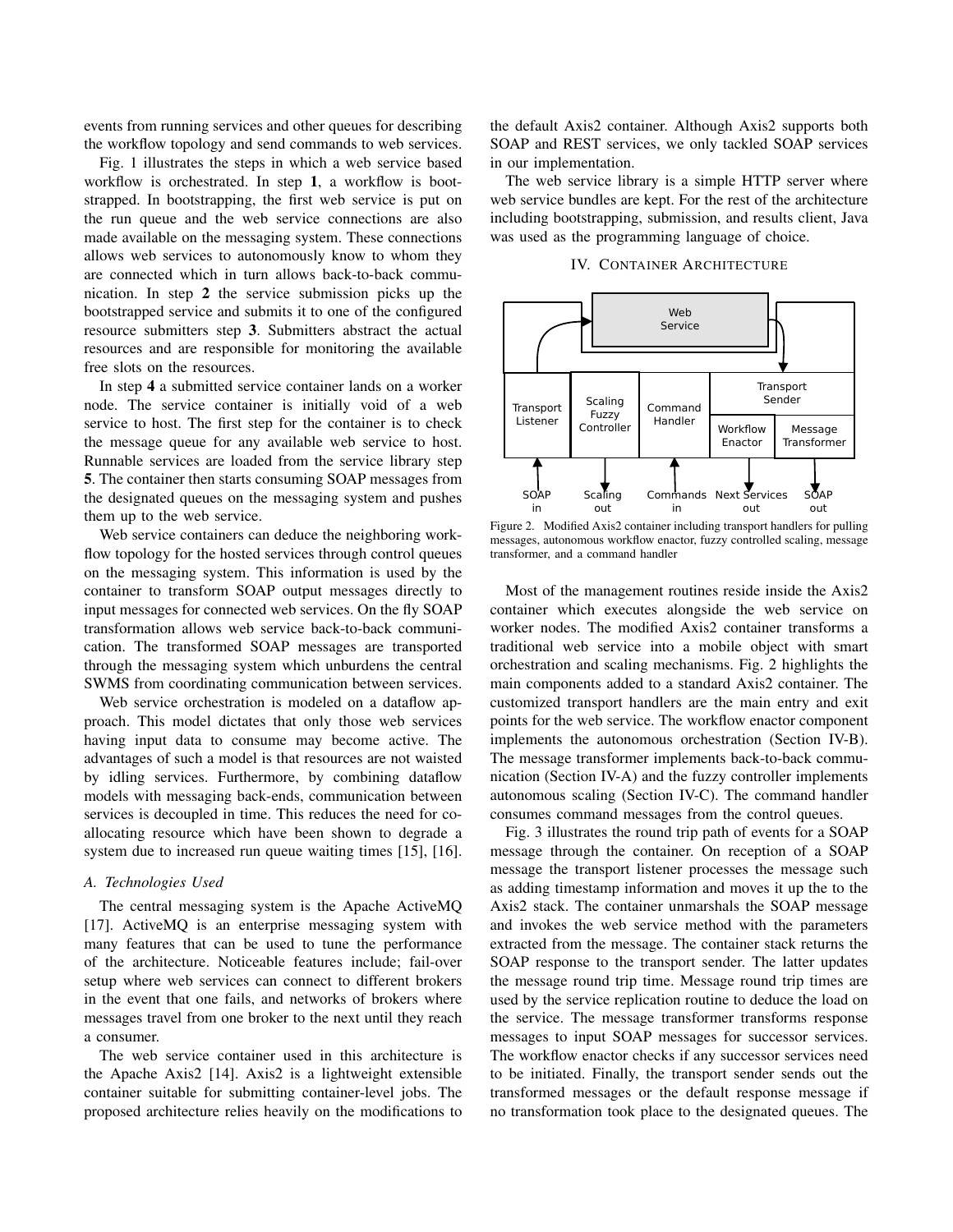fuzzy controller and the command handler continuously execute in a loop. The former elastically scales the service instances while the latter listens for commands.



Figure 3. Sequence of SOAP message processing on the modified Axis2 container. Most of the processing is done on the SOAP response path as it triggers the message transformer, workflow enactor and fuzzy controller.

#### *A. Back-to-back Communication*

In cooperating web services such as those in pipelines or workflows it is often advantageous to allow web services to directly talk to each other without the need for a client to coordinate the communication. This is especially the case for complex workflows where it is not feasible to manage all the inter-service communication. For this reason the modified Axis2 container allows web services to directly talk to each other through the message broker.

At the bootstrapping stage, the topology of the workflow is known. The topology is synthesized into messages on dedicated connection queues thus, in the pipeline topology depicted in Fig. 4, there exists a connection between *A*.method1() and *B*.method1(). The connection would translate into a message on *A*.method1.connections queue. This designated queue is used by service *A* to deduce to whom it is connected hence giving *A* the knowledge of its neighbors. The messages on the connections queue describe the SOAP template expected by the successor (in this case  $B$ .method1()).

When *A*.method1() returns a SOAP message it is picked up by the message transformer inside the Axis2 container (see Fig. 2). The SOAP template present on the connections queue is used to transform the response message from *A*.method1() to the input of *B*.method1(). This transformed message is then written directly to *B*.method1.input queue by the transport sender for *A*.method1().

Since *B*.method1() has no successor connections, any output by this method is written to the method's default output queue *B*.method1.output which can then be consumed by a client waiting for output from the pipeline.

In the scenario of a fan-in topology, multiple services connected to *B*, write their messages to the same input queue for *B*. Similarly in a fan-out approach where *A* is connected to multiple services, the message transformer transforms the



Figure 4. Back-to-back communication for a two service pipeline. Service *A* knows about the connection between *A*.method1() and *B*.method1() through the connections queue. Any output from *A*.method1() is sent directly to *B*.method1().

SOAP response for each successor. In both cases message ordering is not guaranteed but can be accomplished through message sequence ids on the container. Message ordering is a very expensive operation and can lead to memory exhaustion due to buffering messages in order to re-sequence them.

#### *B. Autonomous Orchestration*

The connections queues described for back-to-back communication are also used to enable autonomous orchestration. Connections between services represent a data dependency thus from Fig. 4 service  $B$  is data dependent on service *A*. The dataflow model approach dictates that service *B* should only become active when it has data to process. This model is enforced autonomously by the individual containers.

From Fig. 4, *A*.method1() produces data for *B*.method1(). This satisfies the dataflow model that *B*.method1() should become active since data is now available. The workflow enactor component in the container for service *A* can deduce if any instance of *B* is running. This is done by checking the number of consumers on *B*.method1.input. If no consumer is active on the queue, the workflow enactor submits and instance of *B* to the global run queue. The instance is picked up by the service submission (Fig. 1) and submitter to a resource. In the case that service *A* has multiple successors the procedure is repeated for every successor. This approach differs from the common scenario of having a central SWMS which has to orchestrate the whole workflow. Typical SWMS are far-sighted i.e. they have knowledge of the whole workflow and hence have to maintain the whole workflow which could be a limitation for large complex workflows. With autonomous orchestration, services are myopic as they only have knowledge of their immediate successors thus no central entity is coordinating the whole workflow execution.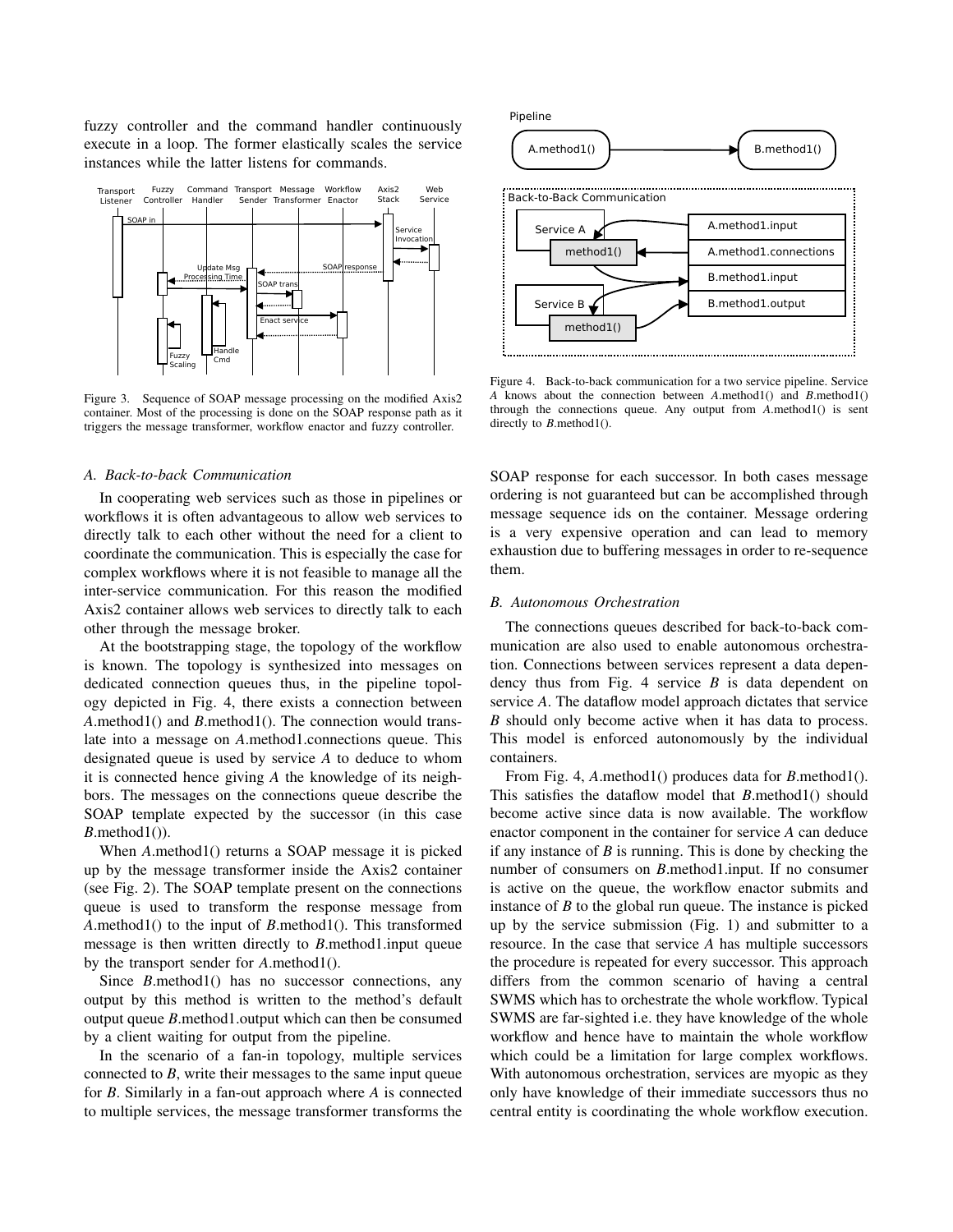#### *C. Fuzzy Controlled Elastic Scaling*

A characteristic of many e-Science applications is that they are embarrassingly parallel and therefore can be easily scaled up with simple data partitioning techniques. The main goal of partitioning an embarrassingly parallel application is to achieve better throughput and hence reduce the makespan. This is usually done in a greedy manner where the application consumes as many resources as possible to reduce overall execution time. This premise is not always an ideal solution when dealing with cooperating tasks since one's greed to consume as many resources as possible will result in starvation for other tasks in the workflow.

Starving tasks can degrade the whole system because progress is hampered and data gets piled up waiting to be processed. For this reason we propose a fuzzy controlled elastic scaling mechanism for individual services taking part in a workflow. The fuzzy controller can autonomously scale up and down the service depending on the predicted service load and the resource load.

Through the messaging system web services can be replicated as many times as needed. Every instance of the same web service is attached to the same queues. From Fig. 4, if multiple instances of service *A* are initiated then all instances read data from *A*.method1.input thus the input data is said to be partitioned amongst all instances of the same service. This implements data parallelism. The assumption here is that there is no causal dependency between data messages on the input queue as this would impede data partitioning. Similarly, all instances of the same service write data to the same output queues. When data parallelism is not possible such as services that need the whole data set to accomplish their task can not exploit such replication and would have their fuzzy controller disabled.

Within a single workflow, cooperating services are competing for resources. This is especially evident when the resource pool is apparently finite as would be the case in many distributed shared resources. Thus to achieve adequate workflow progress, services must not replicate themselves greedily when not enough resources are available. Conversely, service scaling must take an abstemious approach to resource consumption so as to guarantee whole workflow progression. Such an approach is implemented by means of a fuzzy controller whereby each Axis2 container runs a fuzzy controller for each hosted service to scale up or down the replicated instances of the same service. The bases of the controller is that a web service should be able to aggressively replicate itself when its load is high and resources are free but scale down when its load diminishes and the resource are quite occupied. The latter is intended to make space for other services to take hold of the resources.

The decision of *when a task is overloaded* or *enough resource are available* is difficult to simplify using a simple thresholds since service load and resource load are very dynamic especially when cooperating service are influencing each others view of the load. For this reason, calculating the scaling factor of a service such that it does not overuse the resources but at the same time does not under utilize them is a problem well suited for fuzzy logic. In fuzzy logic, terms like *high load* do not represent a single threshold but a range of thresholds with varying membership probabilities.

Fig. 5 illustrates the inputs (taskLoad, resourceLoad) and output (replication) for the fuzzy controller. The taskLoad input defines a set of fuzzy membership function for the terms *very low, low, ideal, high,* and *very high*. Similarly the same terms are defined for the resourceLoad. The output from the fuzzy controller is the scaling count which ranges from  $-15$  to 15 so if the output is  $-10$  then the number of instances for a particular service should be scaled down by 10. These adjustment are done at timed intervals hence the controlling is progressive. The fuzzy output defines membership functions for controlling how aggressive the scaling should be done hence terms like *positive aggressive, positive slow, negative aggressive,* and *negative slow* are defined.

The taskLoad defines the web service load and is a prediction-based load calculation. Given that at any point in time we know the input queue size and the average message processing time, we try to predict the total processing time for the whole input data queue. For every message that exits the container, the average message processing time is update. A message processing time  $T_i$  is defined as the round trip time from when the message enters the container up till it exits the container hence  $T_i = (t_i^{out} - t_i^{in}).$ 

The mean message processing time  $T_i^{\hat{avg}}$  is defined as the weighted mean of the current and last message processing time hence  $T_i^{avg} = (T_i^{current}w_k + T_{i-1}^{avg}w_p)$ , where  $i > 0$ ,  $T_1^{avg}$  = 0 and  $w_k + w_p$  = 1. The weights  $w_k$  and  $w_p$  are always set to favor the highest load therefore if  $T_i^{current} > T_{i-1}^{avg}$  then  $T_i^{current}$  has a higher weighting and vice-versa. This smooths out *flip-flop* scenarios when the message processing time continuously fluctuates between a high and a low. Favoring the highest message processing time in the weighted mean ensures that an increase in load is rapidly evident while a decrease in load is gradual. Having calculated  $T_i^{avg}$ , the predicted processing time  $P_i$  for the whole message queue is then calculated as  $P_i = (T_i^{avg} \times S_i)$ where  $S_i$  is the input queue size at the moment of calculation.

Given a time quantum Q for a web service which could either be derived from a budget to use a resource or an allocated time quantum by a resource manager, the web service load can be calculated as  $L_i = P_i/(Q - E_i)$  where  $E_i$  is the elapsed time since the web service started. When  $L_i \approx 1$  the service is in an ideal load since it should manage to process all the data within the allocated time quantum. A load much lower than 1 indicates the web service is underloaded while a load much greater than 1 indicates the web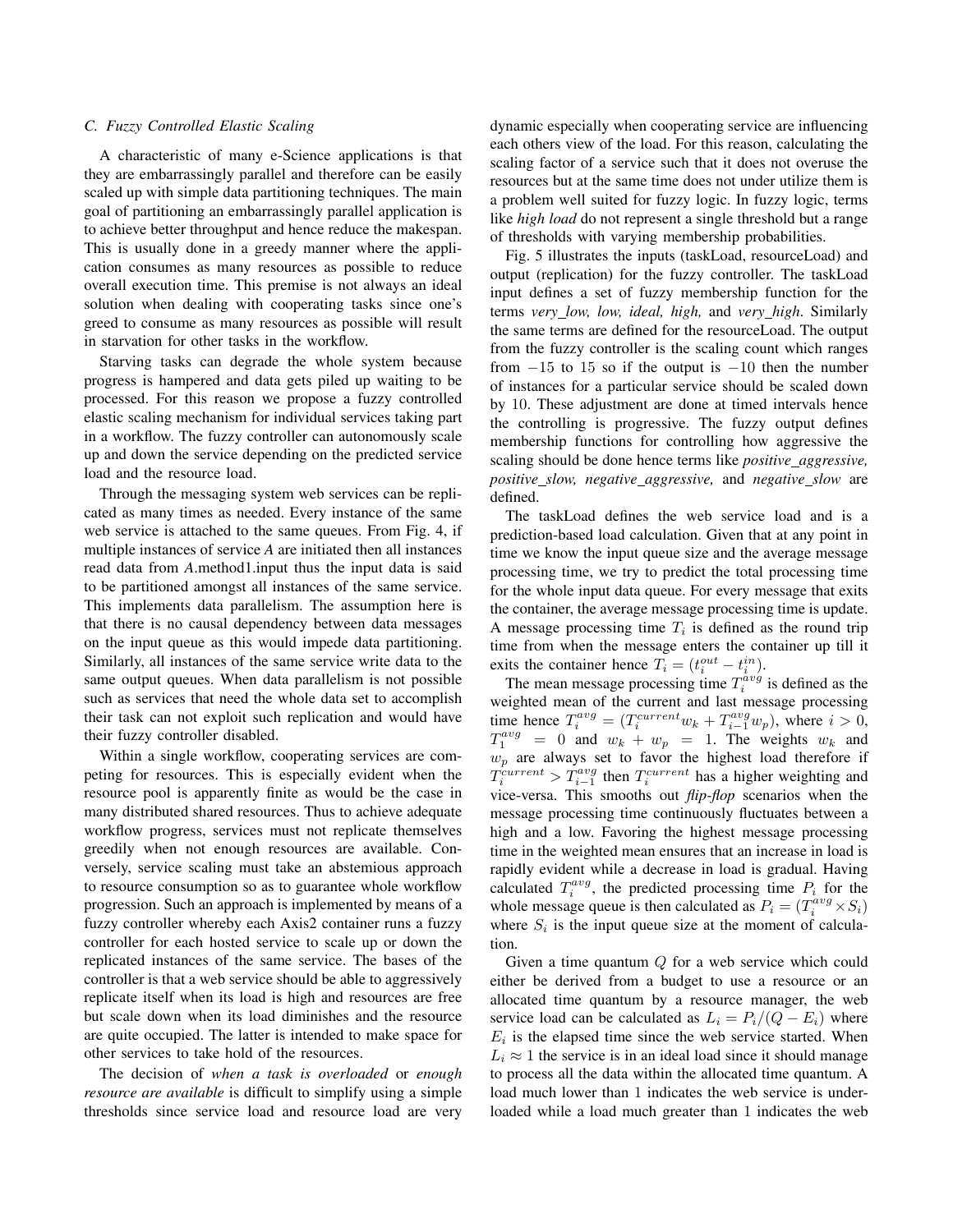service is overloaded.  $L_i$  is the input value for the taskLoad in the fuzzy controller.



Figure 5. Fuzzy controller membership functions for inputs ant output



Figure 6. Scaling fuzzy controller surface plot

The resourceLoad  $R_i$  is defined as a ratio  $R_i = (U_i +$  $W_i$ / $A_i$  where  $U_i$  is the amount of used resources,  $W_i$  is amount of queued tasks waiting for a free resource and  $A_i$ is total available slots. A resource pool is fully used when  $R_i = 1$ . When  $R_i > 1$ , the resources are overbooked since a number of tasks are queued waiting for a free slot.  $R_i$  is the second input to the fuzzy controller.

We refer to the set of all replicated instances of the same service as the service farm. Service replication routine is restricted to one per service farm. The designated service instance which is currently responsible for running the fuzzy controller is referred to as the master of the service farm. Since the size of the service farm starts out as one, the first service is automatically elected to a master. The service knows its the only instance running by querying its own input queue and query the number of consumers on the queue. Subsequent instances created by the master do not, themselves, become masters since they are note the sole consumers on their queue. Before a master terminates it relinquishes it own mastership by putting a master token on its own command queue.

Since all instances are consumers on the same command queue and the message broker guarantees that only one instance will consume the message, the instances that gets hold of the master token elects itself as the new master. If a master abruptly dies without relinquishing its mastership then the only way a new master is elected is when the service farm is reduced back to one. A better solution, although not implemented, is for the master to elect a secondary master who will periodically challenge the mastership by sending a command to all instances asking who is the master. If no master replies then it takes over the mastership and relinquishes the secondary master.

Fig. 6 shows illustrates the surface plot for taskLoad L and resourceLoad R. The output, replication indicates how to scale the number of services. The plot is derived from a set of fuzzy rules such as:

## IF *taskLoad* IS *very high* AND *resourceLoad* IS *very low* THEN *replication* IS *positive aggressive;* IF *taskLoad* IS *very low* AND *resourceLoad* IS *high* THEN *replication* IS *negative\_aggressive*;

V. EXPERIMENTS AND RESULTS



Figure 7. BioJava sequence alignment workflow

The workflow depicted in Fig. 7 illustrates a typical bioinforamtics workflow. The workflow consists of two independent pipelines. The pipelines compute sequence alignment using data supplied by the UniProtKB [18]. Each component is a SOAP Axis2 web service. The source represents the bootstrapping component while the sink represents the result gathering client. The workflow is induced with 22550 alignments for each pipeline therefore the whole workflow computes 45100 alignments. The getSequenceIds web service reads a list of sequence ids and returns the actual sequence data for the ids. localAlignment performs a local alignment on the passed sequences while globalAlignment performs a global alignment. Both alignment web services use the BioJava API [19] for processing the biological data. htmlRender transforms the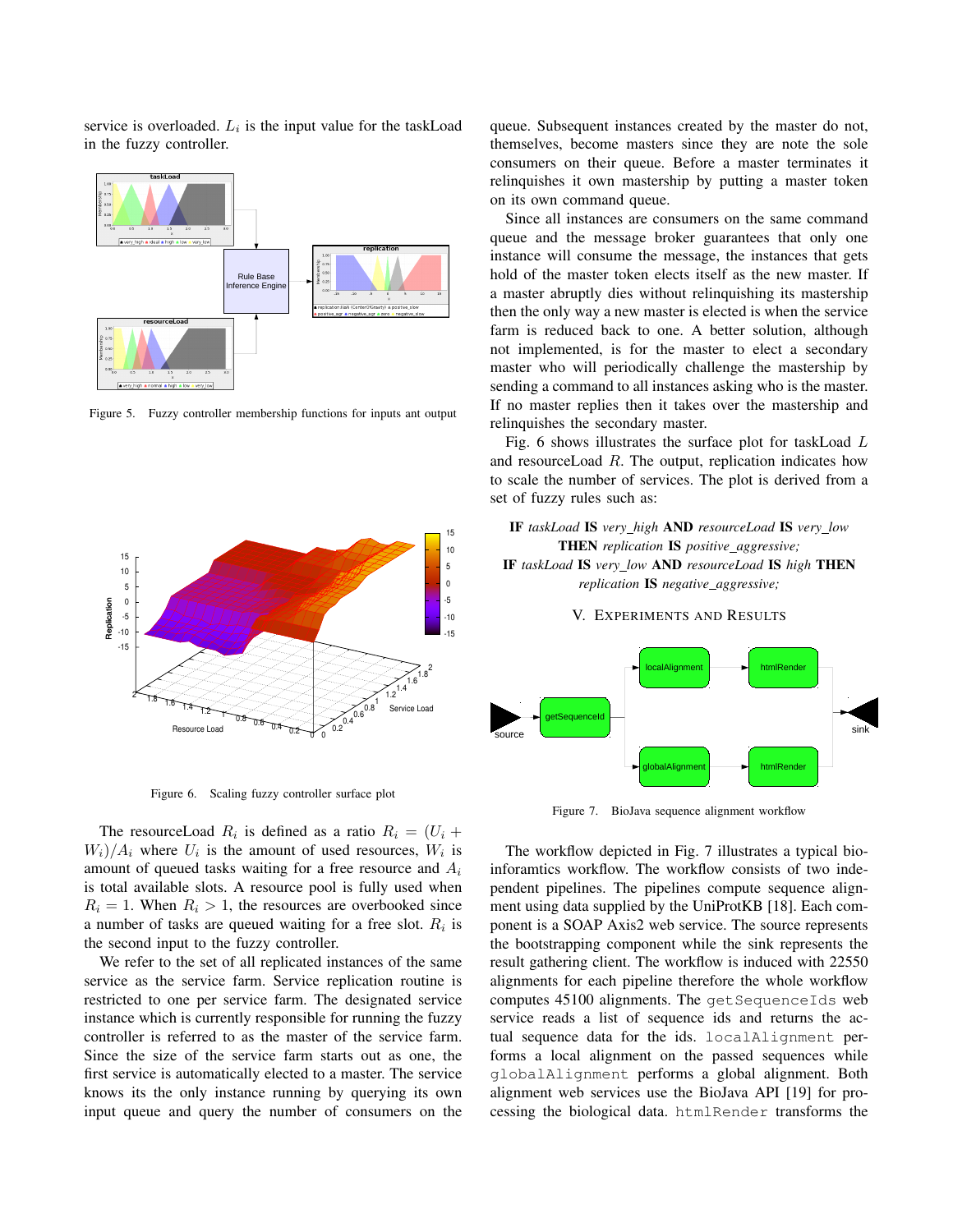results into HTML tags which are then made accessible through a web browser. The sink concatenates the results into HTML pages.

As a resource pool back-end we had access to the Distributed ASCI SuperComputer 3 (DAS3) which is five wide area distributed system. For purpose of testing the resource competitiveness between web services we used a single 29 node cluster from the University of Amsterdam (UvA). The UvA cluster nodes each have 2 2.2GHz AMD Opteron DP275 processors with 4GB of main memory.



(a) Web service load for all workflow components. A service load of 1 means that the web service is expected to complete its task within the specified time, service load of  $2$  means it will take twice as much to complete.



(b) Number of web service instances running for each workflow module at any given time.

Figure 8. Results showing the calculated service load 8(a) and the number of web service instances initialized by the fuzzy controller 8(b) to control the service load.

The results in Fig. 8(a) and Fig.8(b) illustrate the execution pattern of the workflow in Fig. 7. Fig. 8(a) shows predicted input load for each web service during the execution lifetime at intervals of 5 seconds. Spikes in the load graph signify when a considerable amount of data has been queued on the web service input queues. The spikes in the service load are short lived since the fuzzy controller immediately responds by initiating multiple instances to deal with the increased load. The response to the service load spikes is illustrated in Fig. 8(b) which shows the number of web service instances simultaneously running at any particular time. Thus spikes in the service-load graph 8(a) are shortly followed by spikes in the service-instances graph 8(b).

Dissecting some notable regions within these results we can note that at the beginning of the execution getSequenceIds starts with a load close to 1. Since no other web service is running at this stage, the fuzzy controller does not waist time and aggressively scales the service up. This can be noted with a spike in 8(b). With the autonomous orchestration feature, as soon as getSequenceIds produces output it also initiates its dependent successors. Since getSequenceIds produces output for both localAlignment and globalAlignment, the multiple instances immediately increase the input load on both these web services. The spikes for the simultaneous load increase is illustrated between the 50-100 second mark in 8(a). As expected, the fuzzy controllers take action and respond by replicating the instances. At this point the controller on getSequenceIds senses the increase in resource load and also notes its own load has diminished hence it downscale itself to make way for other services. Whilst still having a light load, getSequenceIds will tentatively replicate itself slowly when it detects dips in resource usage. This can be noted in the region 100-200 seconds in 8(b) where sudden dips by globalAlignment result in slow increase by both getSequenceIds and htmlRender simultaneously.

As was the case for getSequenceIds at the start of execution, a relative small spike in the load for htmlRender at the end of execution triggers an aggressive replication since it is the only running web service at that time. These results show that the workflow of cooperating web services cooperate on three fronts: cooperation through communication, cooperation through orchestration, and cooperation through fair resource usage. During the whole execution, the load on the resources was at an average of 72%. This is very close to the ideal with regards to the fuzzy controller where 75% had the highest probability in the *normal* membership function.

#### VI. CONCLUSION AND FUTURE WORK

Through this architecture and its implementation we have shown how web services can be handled dynamically. Web services have been made mobile by using queue ids as their EPR instead of the URL based EPR. A pull model allows web service to be deployed deep within a network. Back-to-back communication has been achieved through a system of message brokering. Also, autonomous scaling has been achieved using fuzzy controllers. Autonomous orchestration has been achieved with web services containers